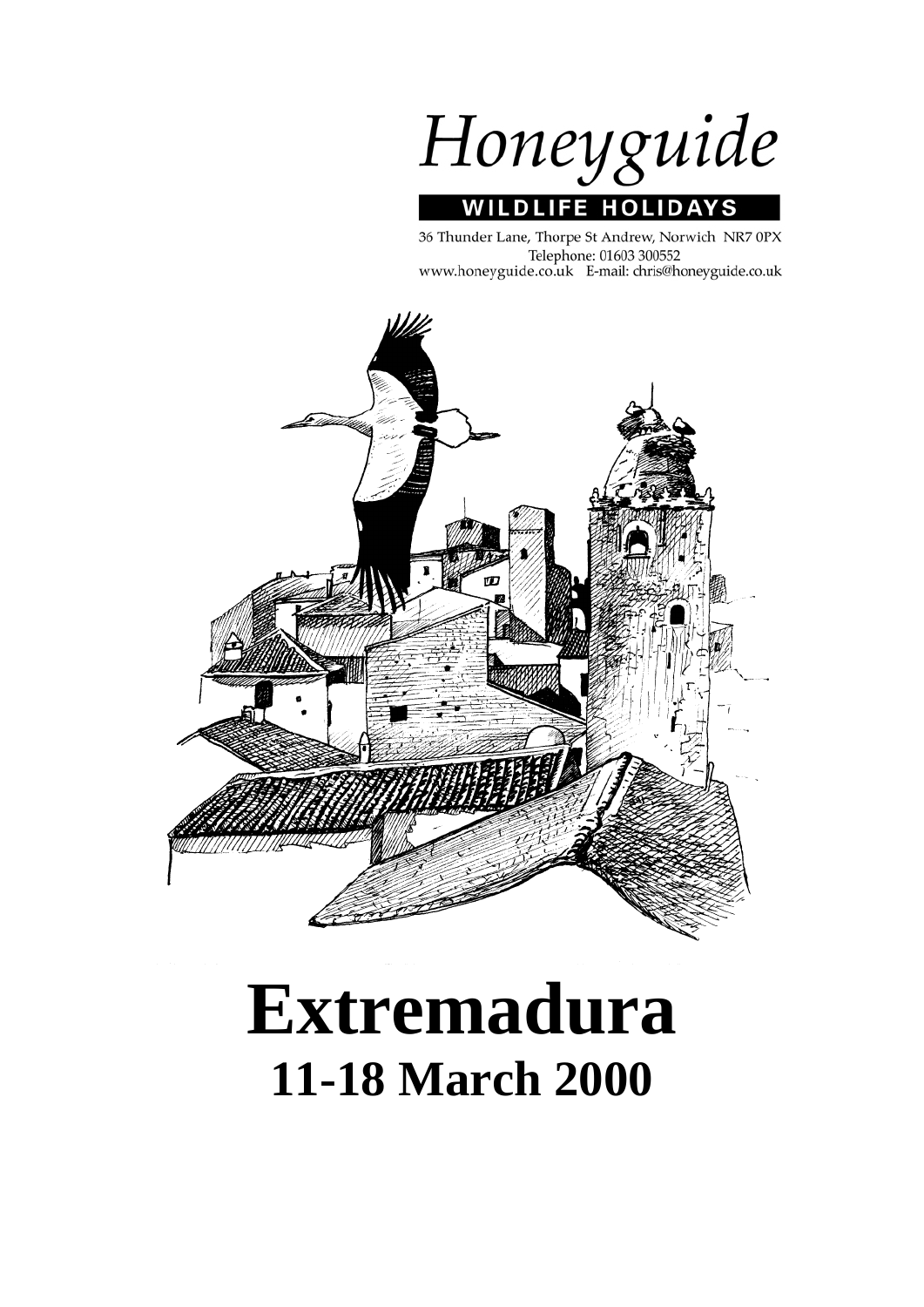# **Extremadura 11-18 March 2000**

# **Holiday participants**

Julia Breathwick

Brian Hall

Sue Burge Peter Burge

Christine Hall

Bill Caldow Bobbie Caldow

Paddy Trenow

Michael Jeeves

Mary Seal Coon Pam Muirhead

Geoff Calway Ann Calway

Fabian Williams Lesley Williams

Leaders **John Muddeman** Madrid Rob Macklin Suffolk coast

Also staying at Finca Santa Marta (the 'honorary' Honeyguiders) Rosemary and Michael Bonney Ruth and Andrew Lapworth

Daily log by Rob Macklin, species notes by John Muddeman. Illustrations by Rob Hume. Front cover: white storks at Trujillo

As with all Honeyguide holidays, £25 of the price of the holiday was put towards a conservation project, in this case for La Sociedad Española de Ornitología (SEO), the Spanish Ornithological Society, and its work in Extremadura. During the holiday, Carlota Viada Sauleda of SEO's Madrid office came to Finca Santa Marta to collect £475 from this year's holiday in Extremadura, including a contribution from the honorary Honeyguiders (£25 per person).

This brings the total given to SEO since the first Honeyguide holiday in Spain in 1991 to £5,875, and the total from all Honeyguide holidays to  $\text{\pounds}20,180$ . A thank-you letter from Carlota appears at the end of this report.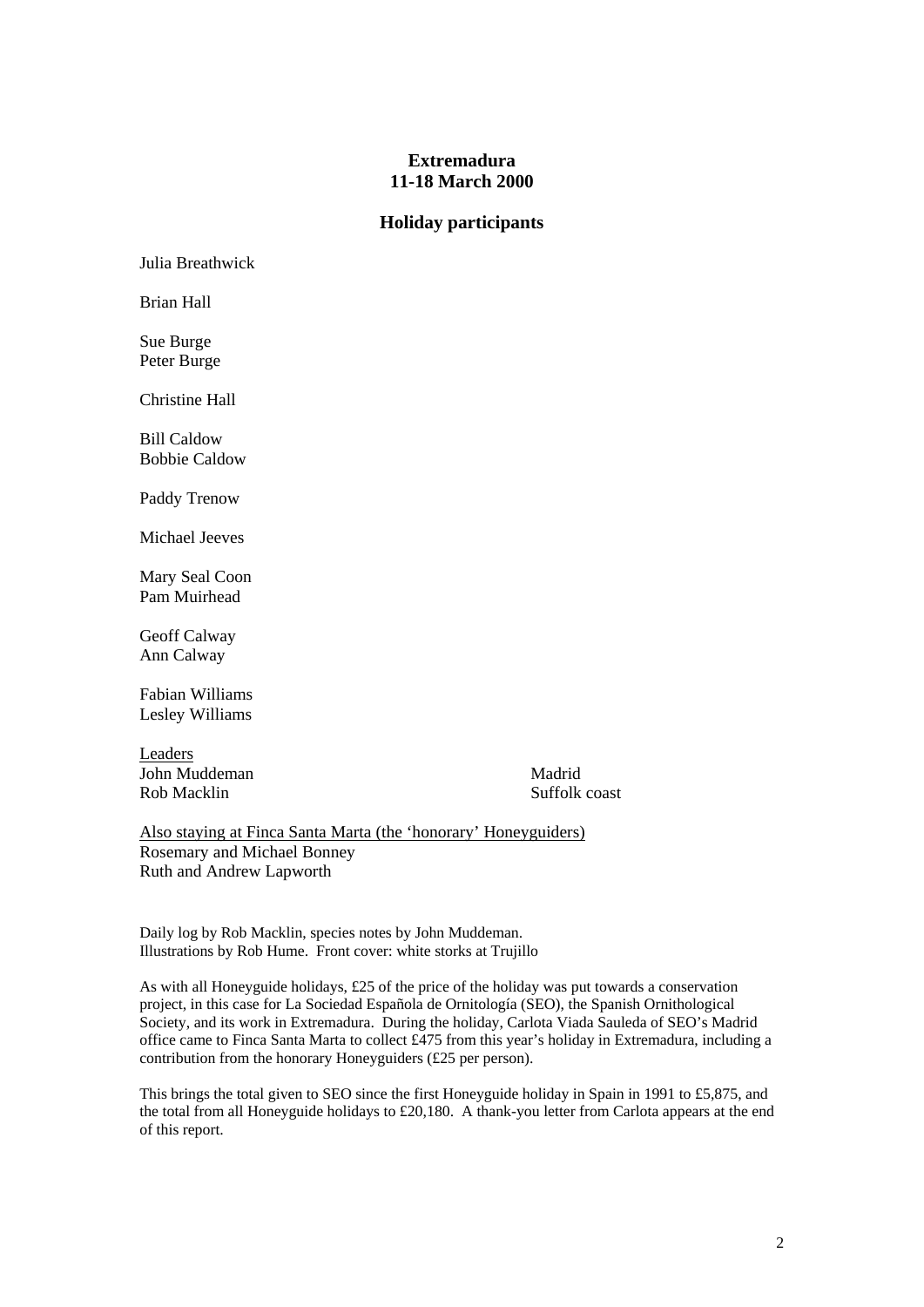# **Extremadura 11-18 March 2000**

## **Saturday 11 March 11 - Travel from Heathrow/ Embalse Arrocampo Almaraz**

A forty minute delay at the airport was irritating but we were soon on our way with British Airways to Madrid. Unfortunately BA managed to lose a case belonging to Geoff and Ann which caused more delays at the Madrid end. We then met up with John Muddeman and took the motorway to Trujillo. Our first stop was for coffee at the Hotel David where Swallows were nesting and Corn Buntings singing in the fields beyond. The drive down was fairly uneventful although John spotted six Pin-tailed Sandgrouse flying across the road and three Cattle Egrets were also seen.

As the light began to fade we arrived at the Embalse Arrocampo Almaraz for a swift bit of bird watching. This proved to be very productive with Savi's and Cetti's Warbler singing from the reeds, several Purple Gallinules climbing about on sedge tussocks, a couple of Water Rails calling and three Little Egrets perched up in trees in the distance. Up to 200 Jackdaws and 30 Magpies were roosting in the reeds which certainly doesn't happen in the UK.

We arrived at Finca Santa Marta after dark to be greeted by Henri the owner who served us pre-dinner drinks and gave us an introduction to the hotel. The Finca consists of two converted farmhouses set in 30 acres of cherry, almond and olive orchards with White Storks nesting on the roof. After a splendid dinner we retired to bed to the sound of Scops Owls calling and looking forward to the following day.

#### **Sunday 12 March - Belén Plain**

Several of the group joined the leaders on a pre-breakfast walk around the grounds of the hotel in sunny conditions with a light breeze. Several White Stork nests surrounded the Santa Marta and some of the birds were bill-clapping. A small group of Azure-winged Magpies flew across in front of us, some of the forty or so that inhabit this area, at least three Hoopoes were heard and two Woodlarks sang right above our heads. A Raven and a Sparrowhawk flew over, a Quail called from the undergrowth, Rock and Tree Sparrow called and two Red Kites flew over. Not a bad start to the day!

After negotiating the narrow streets of Belén village we were on the edge of the Belén plain which stretched out into the distance. Our first stop gave us good views of Southern Grey Shrikes, Red & Black Kites, a passing Short-toed Eagle and several Hoopoes. Closer examination of the local kestrels revealed them to be Lesser Kestrels, a speciality of the area which were to be found across the whole area. Corn Buntings sang from everywhere and this background song was to be with the group for the whole week. Moving on across the area we halted the buses to scan the open plain; three Little Bustards were soon located in the fields although at some considerable distance. Vultures then drifted over our heads and we were able to see in detail the differences between Griffons and the much rarer Black Vultures. At least 15 Red Kites were soaring amongst the vultures and Lesser Kestrels, a spectacular sight! Our first Spanish Sparrow was perched up in full view on a stone wall.

Stopping by a meandering stream we noticed a pair of Red-rumped Swallows beginning to nest under the bridge and Sue spotted a Kingfisher perched in the bushes alongside the water. As we continued our drive 15 Great Bustards flew across the road and settled on a nearby ridge to join at least ten others. We all disembarked from the bus and had great views of these majestic birds through the telescopes. Then it all started to happen…. John noticed an immature Golden Eagle perched up on farm buildings, 100 Little Bustards flew over the eagle and 25 more Great Bustards flew in; unbelievable!!!

Our lunch stop overlooked a small lake with several White Stork nests dotted around the edge. A pair of Pochards and two Little Grebes were seen on the lake, Calandra larks were singing in the nearby fields and a superbly marked male Montagu's Harrier drifted past giving us all a great view! A pair of Red-rumped Swallows were nesting under the culvert by the road and our butterfly tally got off to a good start with Spanish Festoon and Clouded Yellow.

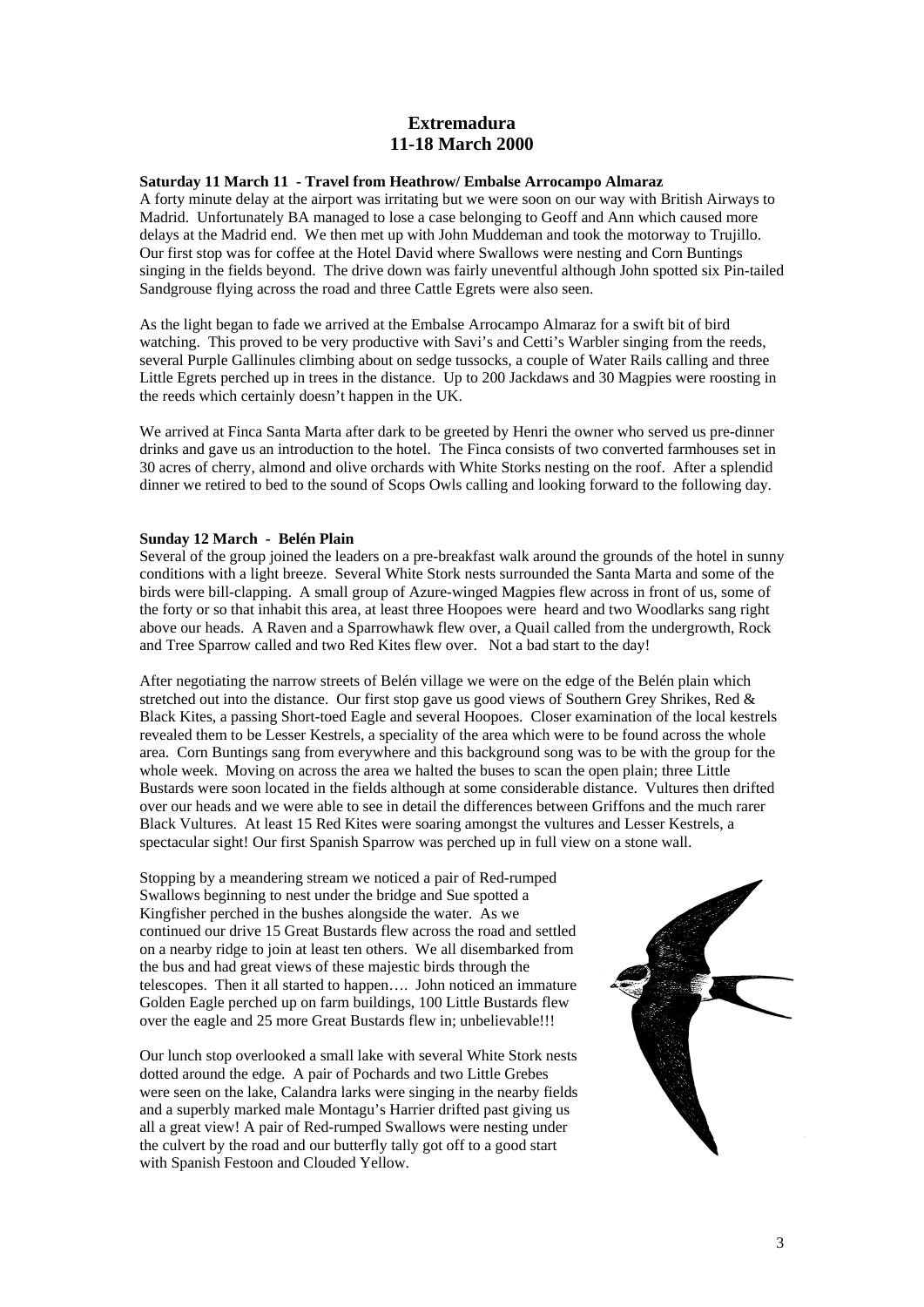The afternoon continued in the same vein with a large flock of larks turning out to be over a hundred Calandra larks. Stone-curlews were calling from the roadside fields and we managed to locate them and get good views through the telescopes; they were then joined in the area by four Great Spotted Cuckoos! Two Egyptian vultures and two Ravens then flew past before John spotted an immature Spanish Imperial Eagle being mobbed by two Red Kites. A female Hen Harrier was quartering the hillside before our attention was caught by a Merlin which screamed low across the plain scattering flocks of Starlings in its wake. What an incredible day on the Belén plain with an amazing array of spectacular species seen!

On the way home we decided to have a look at the disused fishponds by the bullring in Trujillo. The ponds were almost totally covered in water-crowfoot which did not appear to bother a fishing Little Egret although waders were conspicuous by their absence. A couple of Water Pipits were feeding on a small pond by the main area. We then drove back to the Finca Santa Marta where two Great Spotted Cuckoos were spotted in the trees by the entrance.

## **Monday 13 March - Monfragüe**

The day dawned fine and clear for our visit to one of Spain's finest natural parks at Monfragüe. Initial excitement was caused by a Black-shouldered Kite perched up on a telegraph pole along the roadside although it flew off almost immediately. The road out of Trujillo was undergoing major reconstruction with the dust getting in everyone's eyes. However we soon got through that and stopped at a bridge overlooking the Río Tozo where at least three Woodchat Shrikes were showing off their bright orange caps in the sunshine. A Green Woodpecker called from the *dehesas*, two Herons were on the river and some of the group were fortunate enough to catch a glimpse of a Kingfisher.

We then drove on to Monfragüe and climbed up the steps to the Castillo which afforded a magnificent view across the natural park. There was absolutely no wind so birdwatching from here was an absolute pleasure. At least 80 Griffon Vultures were soaring over Peña Falcon with the occasional Black Vulture, two Egyptian Vultures and a high soaring Peregrine Falcon. Two Choughs were displaying over the castle and mobbing the occasional passing Raven. Several Red-rumped Swallows were in the air and careful scrutiny of the surrounding trees revealed at least eight Hawfinches which are always difficult to see well. One male Blue Rock Thrush sang from a rocky outcrop, two Rock Buntings were found on the rocks below the castle and two Short-toed Treecreepers were seen carrying nesting material.

A short drive from the castle is the parking area overlooking the embalse and the rocks of Peña Falcon. Four Black Storks were seen here including one bird which was calling loudly from its traditional nest site in the rocks and we had a superb view of a male Blue Rock Thrush on an outcrop of rock. The water below turned up 11 Cormorants and two Great Crested Grebes while a Grey Wagtail was much easier heard than seen. Both Swallowtail and Scarce Swallowtail were seen briefly here but much excitement was generated by two Nettle-tree butterflies at close quarters, a new species for both leaders! We then headed off for a coffee stop at Villarreal de San Carlos where an Egyptian Vulture was soaring overhead. It was also gratifying to see bulldozers finally clearing out areas of eucalyptus from the natural park.

Our lunch spot overlooked the Río Tajo at the Embalse de Torrejon where a pair of Egyptian Vultures gave us excellent views, particularly in the telescope. Another Black Stork was seen here and a Black Kite was seen carrying a small fish in the air. An unexpected find was six Siskins in the trees here and a Golden Eagle flew swiftly over. After lunch we moved on to the viewpoint at La Bascula where Imperial Eagles have bred. There was no sign of these special raptors but we were very fortunate to get good views of several Hawfinches - much to Bill's delight! A Subalpine Warbler was singing softly in the scrub but only Lesley was fortunate enough to actually see it. A distant Short-toed Eagle passed by and a Painted Lady was yet another butterfly for the list.

Our last stop of the day was at the Tiétar Cliffs where two Black Storks were on cue at their nest across the embalse, one of them calling very loudly. Another two Black Storks then appeared soaring over the cliffs, followed by two Short-toed Eagles and another immature Golden Eagle although the latter bird was very high. Another amazing day!!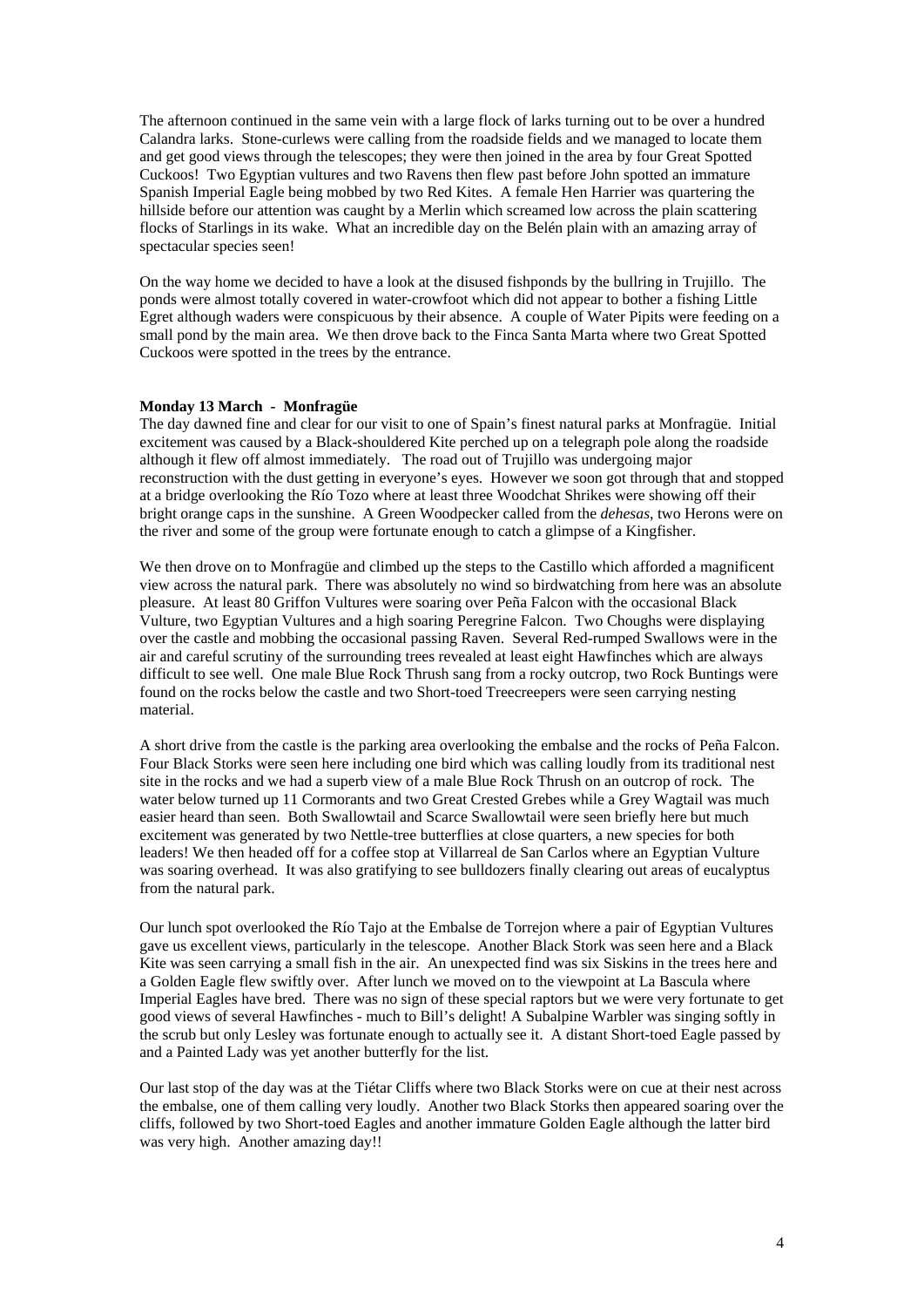### **Tuesday 14 March - Santa Marta de Magasca & Embalse de Guadiloba**

Another very warm and sunny glorious day for our exploration towards Cáceres which we began with a male Bullfinch at the Finca followed by several Pallid Swifts in Trujillo. We then took the road to the village of Santa Marta de Magasca with steppe and arable fields on both sides of the road. Our first roadside stop allowed us to see over 100 Little Bustards and both Pin-tailed and Black-bellied Sandgrouse although both species were a long way off and difficult to see well. These fields also held five Golden Plovers, a Great Spotted Cuckoo and several Hoopoes. Our next stop was at a known Montagu's Harrier colony and we were astounded to count 12 birds here including 10 superb males. John pointed out that as the birds breed in the crops they are in danger of losing their young when the fields are cut; fortunately local conservationists come out to advise the farmers on where to cut thereby missing the nests.

Driving on along the road we saw Black Stork circling, had excellent close-up views of Black Vulture and were surprised to see an early Black-eared Wheatear on phone wires.

We reached our main destination at the Embalse de Guadiloba just before lunch and found a shady spot overlooking a stream to enjoy our picnics. The embalse itself was relatively unexciting with just 10 Great-crested Grebes, several Cormorants, two Gadwall and two immature Lesser Black-backed Gulls. The area of reeds, scrub and reedmace alongside and in the stream turned up a few surprises with singing Sedge and Cetti's Warbler plus calling Water Rail among the highlights. Two Great Spotted Cuckoos shrieked harshly as they flew over, a Snipe was flushed from cover and a pair of Little Ringed Plovers flew in. While we were enjoying our lunch a Pallid Swift flew over and a Kingfisher flashed across the open water at the head of the stream. Another butterfly species was added to the total with the positive identification of Green-underside Blue while Fabian found another stunning Scarce Swallowtail. John went off scouring the undergrowth and came back with a small specimen of a Praying Mantis which many of us had never seen before.

After lunch we decided to walk into the surrounding steppes and as we passed through scrubby woodland we found a very early Meadow Brown butterfly followed by a stunning Provence Hairstreak with bright green underwings. Out on the open steppe we were able to see across the embalse and two Greenshanks flew quickly across to the other side and out of view. John then turned over a few rocks and, lo and behold, found a sizeable Scorpion - another first for most of the group! A pale phase Booted Eagle then flew over giving us all good views and was then mobbed by a Swift. As we scanned across the steppes we picked up a group of 19 Great Bustards and it was now that Brian thought they were somewhat boring!! I would have to agree that they don't actually do a lot but still pretty amazing birds. Another seven Bustards then flew up in front of us and were able to get good views of these from the top of the hill. A Little Egret flew over and a Tawny Pipit called briefly before quickly disappearing from view.

Feeling hot and tired we began the long walk back to the buses, picking up a small flock of six Spanish Sparrows on the way, a Black Redstart on the dam, a territory holding pair of Little Ringed Plovers on the edge of the embalse and a very distant Black-winged Stilt on the other side of the reservoir. Tired but satisfied we made our way back home.

#### **Wednesday 15 March - The road to Monroy and the Río Almonte**

Yet another warm and sunny day and a pre-breakfast walk in the orchards and fields around Finca Santa Marta. As seems to be the tradition here we were accompanied by three dogs and two cats who led the way! A chilly wind was keeping birds quiet although a Woodlark was singing at the top of the hill and at least three Song Thrushes were located in the orchard. The local group of Azure-winged Magpies were very obvious showing off their bright colours and five Cattle Egrets flew lazily over towards their feeding areas.

After breakfast we again headed through the roadworks outside Trujillo but mercifully turned off in a short while for the road to Monroy. The usual farm stop failed to produce the huge flock of Spanish Sparrows and just a lone Green Sandpiper was on the edge of the livestock pond. We then pulled up at an abandoned farmhouse where at least 1000 Spanish Sparrows were found in the fields and in the scrub. White Storks were nesting around the farm buildings, a Cetti's Warbler sang from deep cover and a Lapwing flew by in the distance; Bobbie picked up a Fan-tailed Warbler here. A dead Iberian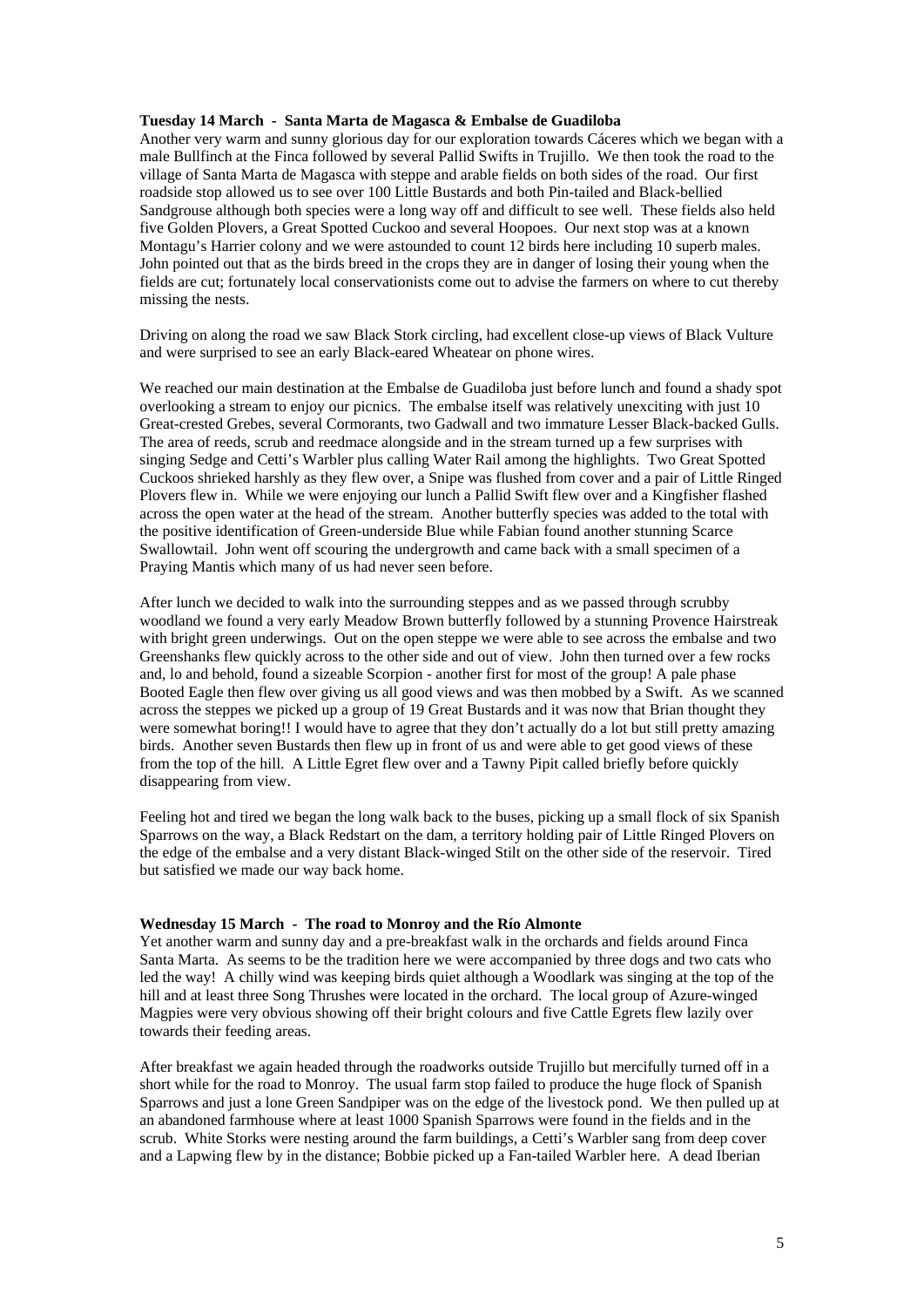Hare on the road had attracted the attentions of several Buzzards and Black Kites and they seemed only mildly put out as we drove past!

We then spent the rest of the morning driving slowly along this long and, sometimes, barren stretch of road checking the roadside fields. One field yielded four Pin-tailed Sandgrouse and two Little Bustards with another four Little Bustards found further on. Two Great-spotted Cuckoos were having a hard time from three Magpies, several Southern Grey Shrikes were found on roadside wires and a small pond turned up five Lapwings and a Little-ringed Plover. Calandra Larks were common in this area but a solitary Skylark was a good find. The first bus picked up a Wheatear and all of us saw two Redlegged Partridges scurrying for cover. A Short-toed Eagle over the buses gave us all superb views and two Woodchat Shrikes wound up the morning's entertainment.

Our lunch spot was overlooking the Río Almonte just south of Monroy which turned out to be an inspired choice. A Black Stork was soaring amongst many Griffons and a pair of Egyptian Vultures before an eagle came drifting over and was identified as a Bonelli's Eagle, one of the most difficult birds to track down in Extremadura! Ravens were rolling in the air, both Grey and White Wagtails were along the river, Crag Martins were breeding under the bridge and a pair of Stonechats showed well. A welcome coffee stop in Monroy also produced a Short-toed Eagle drifting over which was well identified by Michael.

We then moved on to a "Black-shouldered Kite spot" to the north of Monroy and, would you believe it, right on cue one of these amazing delicate raptors flew up and perched on electricity wires! We soon got the telescopes on it and the whole group saw it really well. It then flew around for a while perching up in the odd tree. What a sight! Just before this a male Fan-tailed Warbler performed his song flight right in front of us and was joined by a female. We then crossed the road and almost immediately had a male Montagu's Harrier flying over followed by a dark phase Booted Eagle - raptors wherever you looked! The parking area here was right next to a White Stork colony which got the cameras clicking and the birds bill-clapping. A brilliant day and very successful.

### **Thursday 16 March - Trujillo and the Embalse de Tozo**

A more cultural feel to the morning with a visit to Trujillo to explore the town. On the way we stopped off at the fishponds where at least 20 Water Pipits had arrived along with two Common Sandpipers, one Snipe and three Hoopoes. Three Sand Martins were also hunting over the open water.

Trujillo itself proved to be very interesting with a superb all-round view from the castle walls. Large numbers of Jackdaws and Lesser Kestrels were flying around the castle and Pallid Swifts were nesting in some of the very old buildings. The group then re-assembled at the buses and we popped down the road for a look at a small reservoir on the edge of the town. This was very rewarding with excellent views of seven Black-winged Stilts, five Green Sandpipers, two Common Sandpipers and five Cattle Egrets. Four Little Grebes were also found. As we were looking at these birds a Large Tortoiseshell butterfly flew right over our heads and out across the reservoir.

Henri had told us of an interesting lake near the village of Torrecillas de la Tiesa so we decided to visit this area in the afternoon. We parked the buses just off the road and walked along the river bank looking for a suitable lunch spot. We soon came across several dead sheep in a field with about 30 Griffons circling and a couple actually on the ground. Several Black Kites and Buzzards were also looking very interested and at least 12 Ravens were also found here. The meadows alongside the river turned up some interesting flowers including hoop petticoat daffodil and Barbary Nut and we also found a small pile of sweet-smelling Otter spraint.

The Embalse itself was a revelation being full of wildfowl and waders. Wildfowl included 42 Shovelers, lots of Gadwall, three Wigeon, six Teal and four Pochard while the waders included four Black-winged Stilts, one Spotted Redshank and up to three Redshanks. Six Black-headed Gulls were another addition to the species list!

We then made our way back to the Finca across the Belén Plain picking up a Wheatear just outside Torrecillas and good views of a Little Owl near Belén village. Peter's sharp eyes then detected nine Great Bustards moving slowly along a ridge and allowing our bus to get unrivalled views. The day was completed by a Blue Rock Thrush singing from the roof of the Finca in early evening before we all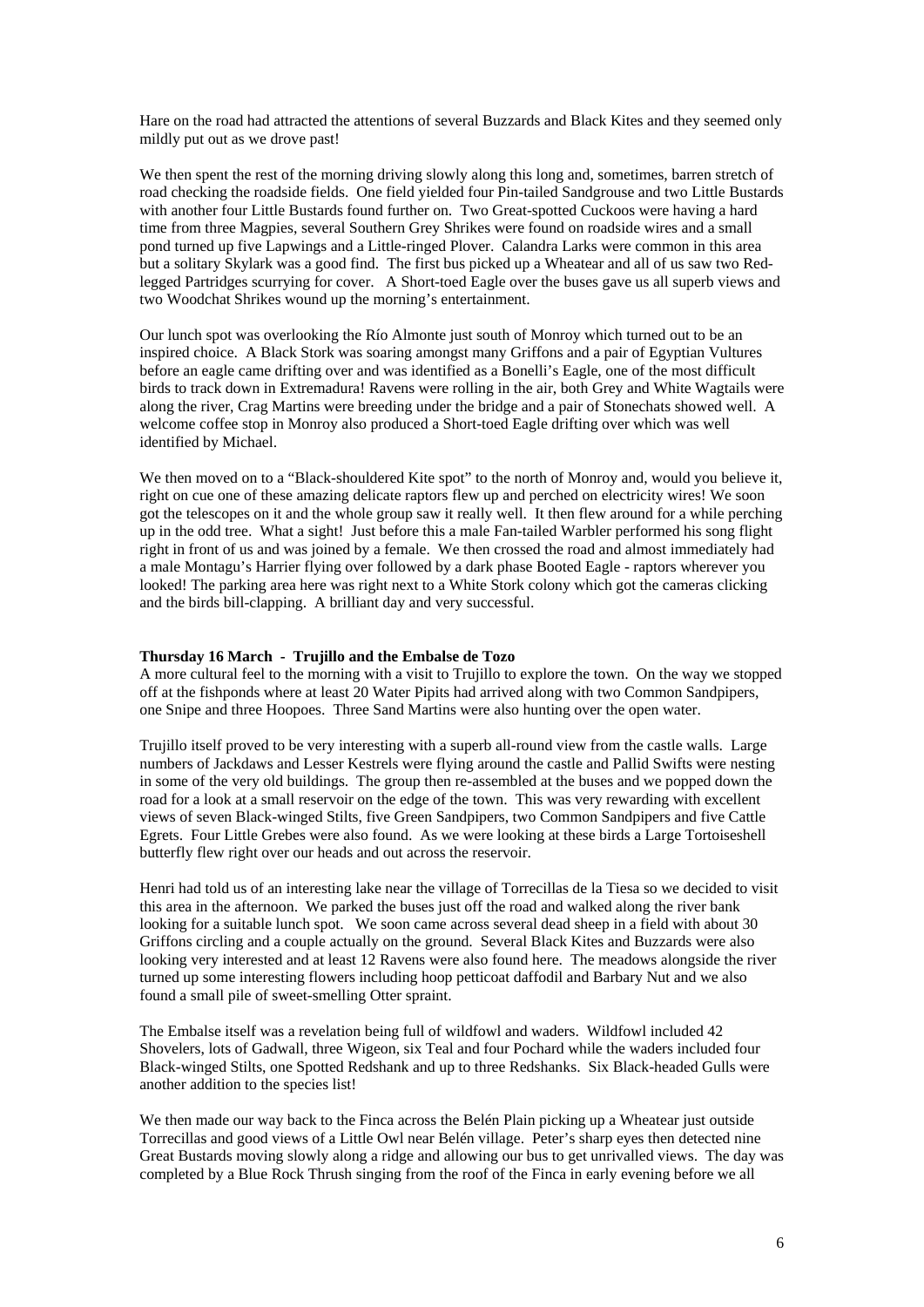headed off into Trujillo for a meal in one of the many restaurants in the town square - very good it was too, although John was right, the Mijas does lay heavy on you!

## **Friday 17 March - Monfragüe, Torrejon**

After waking up to probably the hottest day of the week we decided to have another crack at the eagle site near Torrejon. The nest site is in the top of an electricity pylon in the middle of the *dehesas* and we were able to get within a mile or so of the site; any nearer would have caused disturbance to the birds. As we arrived we saw a large raptor circling the site and immediately confirmed this as a full adult Spanish Imperial Eagle - what a start to our last day in the field! A Short-toed Eagle then flew by, a Black Stork circled over the area and singing birds included Woodlark and our first Willow Warbler.

Our next stop was at the Castillo Monfragüe where several eagle-eyed members of the group managed to get views of a Firecrest in the scrub. We also had good views of Rock Bunting, Black Redstart and several singing Blue-Rock Thrushes. Four Choughs were buzzing the castle with one carrying nesting material, two Egyptian Vultures soared over Peña Falcon and several Hawfinches flitted through the trees.

We then moved on towards our lunch stop which was overlooking the Río Tajo; as we arrived up to a hundred hirundines were feeding over the waters and closer inspection revealed at least 10 Alpine Swifts with them. Soon after this a second-year Golden Eagle drifted over and Bill and I saw the only Cleopatra butterfly of the trip. We moved on along the river and Bill spotted a rock which turned out to be a Black Wheatear, a very difficult bird to find. We managed to approach with caution and get the telescopes up so everyone had good views. While this was going on a male Subalpine Warbler landed in a bush right by the group and began to sing.

After our customary coffee-stop in Villareal de San Carlos we decided to have a final look at the Tiétar cliffs. On the way we stopped near the dam to investigate the pines here for possible Crested Tits. We were not to be disappointed and up to three birds were found although most of the group enjoyed better views of a male Great Spotted Woodpecker. Several very late Siskins were also found here. As we pulled up in the buses at the cliffs John saw a large bird wing-flap on the lower part of the cliffs. We quickly got the telescopes out and were absolutely astounded to find a superb Eagle Owl perched up. To get such a nocturnal bird in the middle of the afternoon was just amazing and provided a fitting climax to an excellent trip.

Time to move on and the long drive back to Trujillo for the customary stop at the supermarket and presents for home. As we were about to leave the supermarket Julia spotted a bright butterfly which turned out to be a Southern Speckled Wood bringing the trip total to 24 species.

#### **Epilogue**

Many thanks to my co-leader John Muddeman for his enthusiasm and knowledge and to all of the group for making the trip a resounding success. The bird species list of 134 was one of the best ever for March or April while the butterfly total of 24 species reflected the hot conditions.

Soon after we arrived back in the UK the weather conditions in Extremadura changed dramatically with temperatures dropping to 10 Celsius and fronts piling in off the Atlantic. I think we timed it just right!

Rob Macklin April 2000

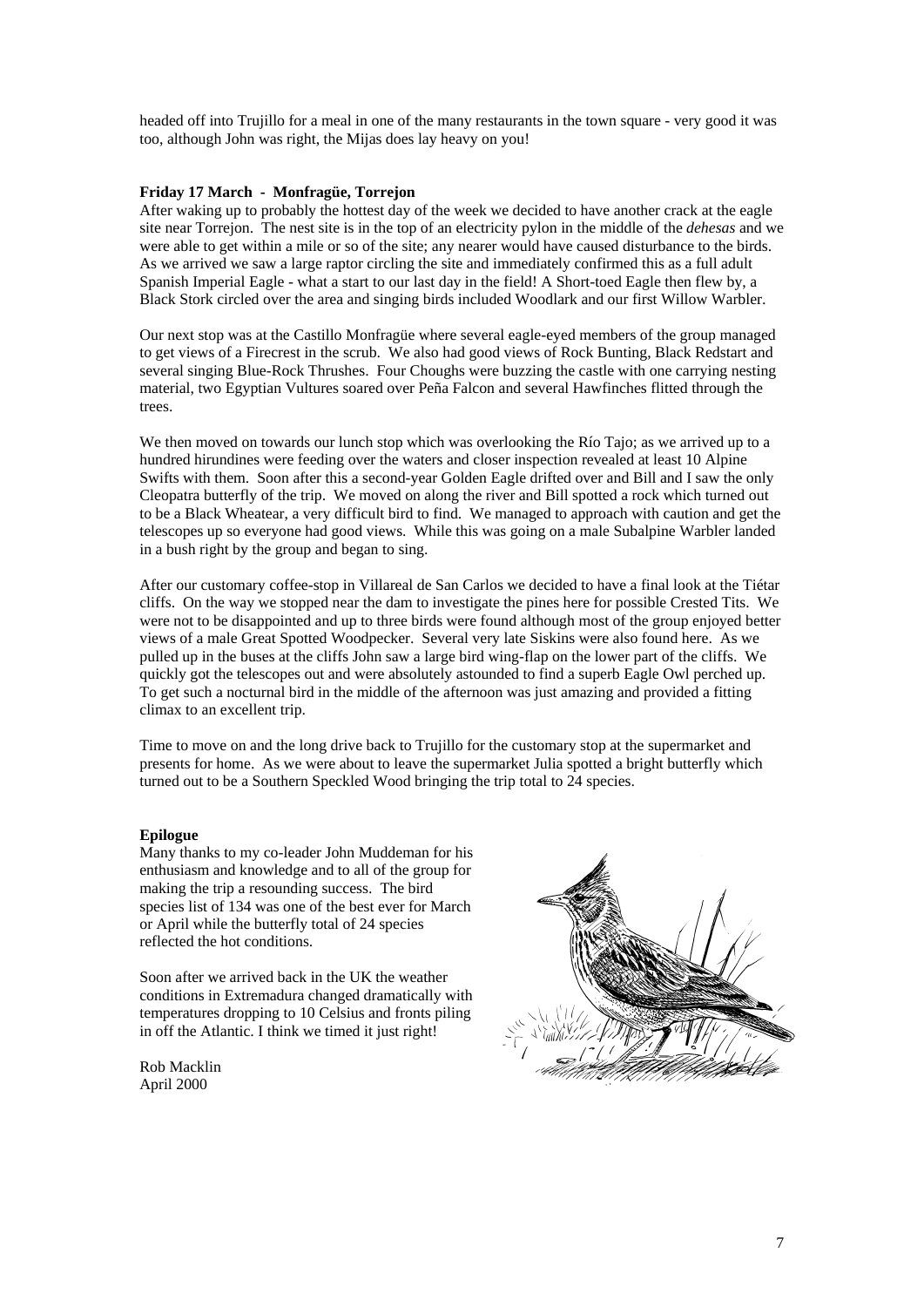## **Extremadura bird list 2000:**

- This is the combined list for the whole group.  $H =$  heard only: Emb.  $=$  Embalse (reservoir); FSM = Finca Santa Marta. Common names per Collins Bird Guide.
- **Little Grebe:** Noted on 4 days with small numbers on ponds in widely scattered locations, but 4 on Trujillo fishpond on  $12<sup>th</sup>$  and  $16<sup>th</sup>$ .
- Great Crested Grebe: Seen on 3 days: 2 at Monfragüe on 13<sup>th</sup>, 6 on Emb. del Guadiloba on  $14<sup>th</sup>$  and 4 on Emb. del Tozo on  $16<sup>th</sup>$ .
- **[Great] Cormorant:** Seen on 5 days, with maxima of 20+ at Monfrague on 13<sup>th</sup>, and 10+ there on 17<sup>th</sup>, Nice, adult, white-headed sinensis forms seen on several occasions.
- **Cattle Egret:** Noted daily, mostly in small numbers by roadside N of Finca Santa Marta, but 5 gave excellent views by the small reservoir in Trujillo on 16<sup>th</sup>.
- Little Egret: Only seen on 3 days: 3+ at the Emb. de Arroyocampo (Almaraz) on 11<sup>th</sup>, and singles at the Trujillo fishpond on 12<sup>th</sup> and Emb. del Guadiloba on 14<sup>th</sup>.
- **Grey Heron:** Ones and twos on all days except 4 on 16<sup>th</sup>, being 2 at the Emb. del Tozo and 2 on the Belén Plain.
- **Black Stork:** Seen on 4 days: with 9+ at Monfragüe on 13<sup>th</sup> and 4 there on 17<sup>th</sup>, and singles over the Río Magasca on  $14<sup>th</sup>$ , and R. Almonte on  $15<sup>th</sup>$ .
- White Stork: Very common and seen daily with many nests on trees and buildings, including right in the centre of Trujillo. Bill-clapping heard throughout the night at FSM.

**[Eurasian] Wigeon:** 3 males at the Emb. del Tozo on 16<sup>th</sup>.

- Gadwall: 6 at the Emb. del Guadiloba and 2 more nearby there on 14<sup>th</sup>, 10+ at the Emb. del Tozo on  $16<sup>th</sup>$ .
- **[Common] Teal:** 10+ at the Emb. del Tozo on 16<sup>th</sup>.
- **Mallard:** Seen almost daily in small numbers, with a max. 15+ Emb. del Tozo on 16<sup>th</sup>.
- **[Northern] Shoveler:** A remarkable 43 at the Emb. del Tozo on 16<sup>th</sup>.
- **[Common] Pochard:** A pair on a pond on Belén Plain on 12<sup>th</sup>, and 6 at the Emb. del Tozo on  $16<sup>th</sup>$ .
- **Black-winged Kite:** Singles noted on 2 days: 1 seen all too briefly by the roadside north of FSM on 13<sup>th</sup>, and another much more obliging bird north of Monroy on 15<sup>th</sup>.
- **Black Kite:** Seen commonly each day from 12<sup>th</sup>, and usually much commoner than Red Kite. Especially well seen at Monfragüe on  $13<sup>th</sup>$  and near the Emb. del Tozo on  $16<sup>th</sup>$ .
- **Red Kite:** Noted regularly with moderate numbers each day, but a group of c. 25 on the Belén Plain on 12<sup>th</sup> unusual.
- **Egyptian Vulture:** Noted on 5 days: 2 over Belén Plain on 12<sup>th</sup>, 8 at Monfragüe on 13<sup>th</sup>, 4 on  $15<sup>th</sup>$  including 2 for a long peRiod over the Rio Almonte, and 2 by the big bridge at Monfragüe on 17<sup>th</sup>.
- **[Eurasian] Griffon Vulture:** Daily from 12<sup>th</sup>, with a max. at least 200 on 13<sup>th</sup> at Monfragüe.
- **[Eurasian] Black Vulture:** Noted each day from 12<sup>th</sup>, with some amazing views at the Belén Plain, Río Magasca and Monfragüe amongst others, with max. of at least 15 on 13<sup>th</sup>.
- **Short-toed Eagle:** Seen on 5 days at widely scattered sites, though none really close: 1+ on 12<sup>th</sup>, 6+ during day on 13<sup>th</sup>, 3 on 14<sup>th</sup>, 4+ on 15<sup>th</sup> and 2 on 17<sup>th</sup>.

Marsh Harrier: Seen only on 1 day, 1 adult female on 14<sup>th</sup> near Santa Marta de Magasca.

- Hen Harrier: One female on the Belén Plain on 12<sup>th</sup>.
- **Montagu's Harrier:** Noted on 3 days, with single males on the Belén Plain (extremely close) on  $12^{th}$ , and north of Monroy on  $15^{th}$ , and on  $14^{th}$ , at least 8 males and 2 females displaying over wheat near Santa Marta de Magasca, and 2 males by the main road back from Cáceres toward Trujillo.
- **[Eurasian] Sparrowhawk:** 1, probably a female, at FSM early morning on 12<sup>th</sup>.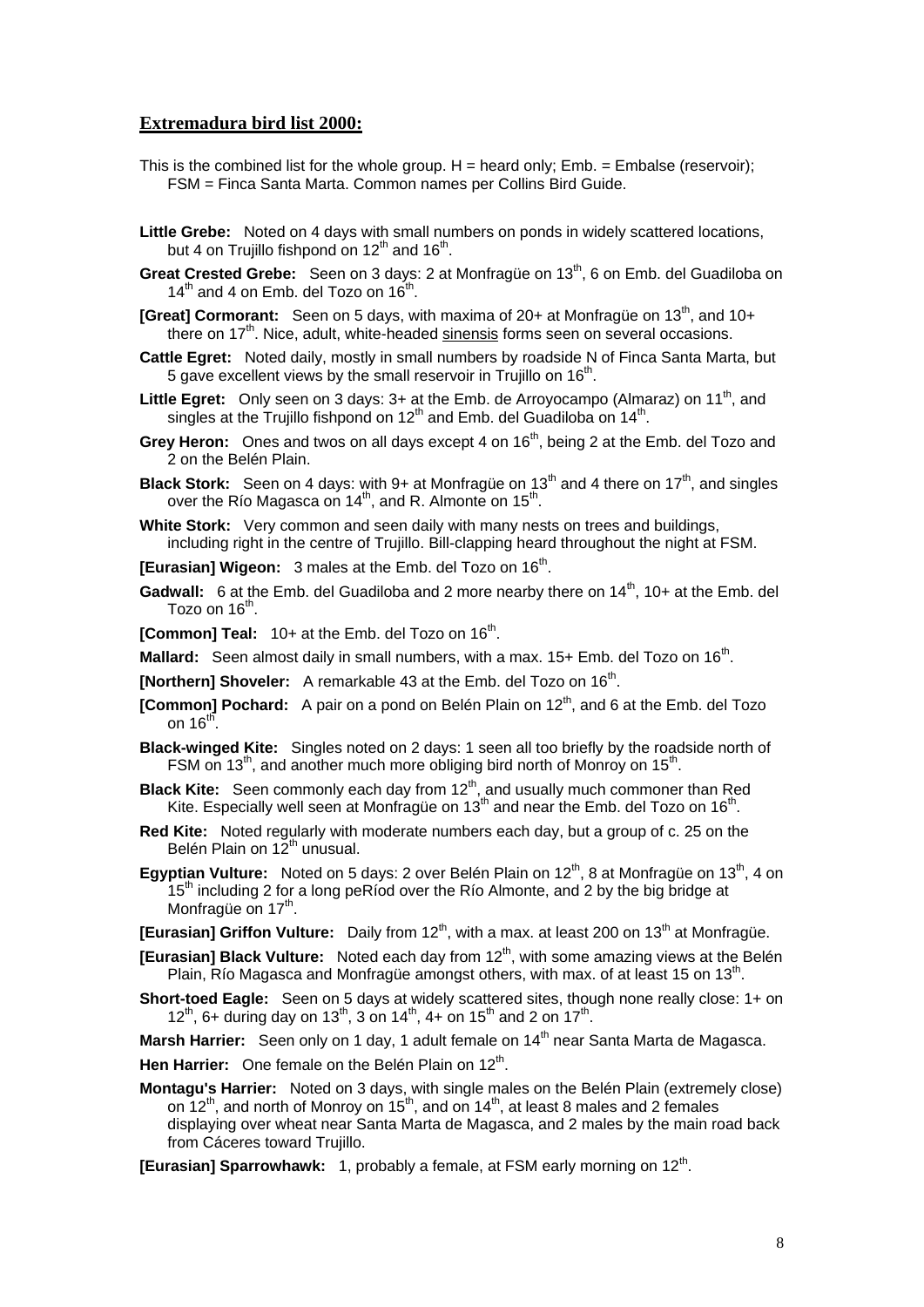**Common Buzzard:** Seen daily from 12<sup>th</sup> in small numbers, with max. 10 on 16<sup>th</sup>.

- **Spanish Imperial Eagle:** One juvenile seen on Belén Plain on 12<sup>th</sup>, and an adult near a nest near Monfragüe on 17<sup>th</sup>.
- **Golden Eagle:** Seen on 3 days with a juvenile over the Belén Plain on 12<sup>th</sup>, a juvenile and a sub-adult at Monfrague on  $13<sup>th</sup>$  and a sub-adult over Monfrague on  $17<sup>th</sup>$ .
- **Bonelli's Eagle:** 1 sub-adult over Río Almonte on 15<sup>th</sup>.
- **Booted Eagle:** Noted on 3 days with the first a pale phase individual over the Emb. de Guadiloba on 14<sup>th</sup>, and a dark-phase en route back from there, and single dark phase birds N of Monroy on  $15<sup>th</sup>$ , and over Trujillo on  $16<sup>th</sup>$ .
- Lesser Kestrel: Commonly seen each day from 12<sup>th</sup>, usually in and around Trujillo, and with excellent views at the bull-ring.

**[Common] Kestrel:** Noted in ones and twos on 5 days, but overlooked among the Lessers!.

- **Merlin:** A male hunting over the Belén Plain on 12<sup>th</sup> rounded-off a superb day there.
- **Peregrine Falcon:** Seen on just 13<sup>th</sup>: singles over Peñafalcón and Portillo del Tiétar, Monfragüe.
- **Red-legged Partridge:** 2 pairs noted on just two days, near Santa Marta de Magasca on  $14^{t}$  and on the road to Monroy on  $15^{t}$ .
- **[Common] Quail:** Just one calling early morning on 12<sup>th</sup> at FSM.
- **Water Rail:** Surprisingly, actually noted on 2 days!: squealing at the Emb. de Arroyocampo (Almaraz) on 11<sup>th</sup>, and 1 heard at lunch below the Emb. del Guadiloba on 14<sup>th</sup>.
- **[Common] Moorhen:** Noted on 2 days: 2+ at the Emb. de Arroyocampo (Almaraz) on 11<sup>th</sup>, and 2+ below the Emb. del Guadiloba on  $14<sup>th</sup>$ .
- **Purple Swamp-hen [=Gallinule]:** 4+ seen briefly and several heard at the Emb. de .<br>Arroyocampo (Almaraz) on 11<sup>th</sup>.
- **[Eurasian] Coot:** Up to 3+ noted on 3 days.
- **Little Bustard:** Seen on 3 days, with 3+ on the ground & c. 100 in flight on Belén Plain on 12<sup>th</sup>, over 100 closeby on ground and c. 10 others in flight near Santa Marta de Magasca on  $14^{th}$ , and a total of 7 on  $15^{th}$  on the road to Monroy.
- **Great Bustard:** Seen on 3 days, with a total of 50 on 12<sup>th</sup>, and 9 on 16<sup>th</sup> on the Belén Plain. and 28 on  $14<sup>th</sup>$  near the Emb. del Guadiloba.
- **Black-winged Stilt:** Noted on 2 days, with 1 very distant on 14<sup>th</sup> at the Emb. del Guadiloba, then on 16th, 7 close at the Emb. de Trujillo and 5 at the Emb. del Tozo.
- **Stone-curlew:** Two pairs seen extremely well on the Belén plain on 12<sup>th</sup>.
- **Little Ringed Plover:** Noted on 4 days with max. 5 at the Emb. del Guadiloba on 14<sup>th</sup> and 4 Emb. del Tozo on  $15<sup>th</sup>$ .
- **[European] Golden Plover:** 3 on fallow fields near Santa Marta de Magasca on 14<sup>th</sup>.

**[Northern] Lapwing:** 6 seen from the road to Monroy on 5<sup>th</sup>.

- **[Common] Snipe:** Seen on 2 days, 1 below the Emb. del Guadiloba on 14<sup>th</sup> and c. 15 at the Emb. del Tozo on 15<sup>th</sup>.
- **Spotted Redshank:** 1 in winter plumage at the Emb. del Tozo on 15<sup>th</sup>.
- **[Common] Redshank:** 1 briefly at the Emb. del Tozo on 15<sup>th</sup>.
- **[Common] Greenshank:** 2 at the Emb. del Guadiloba on 14<sup>th</sup>.
- **Green Sandpiper:** Seen on 3 days with max. 10 on 16<sup>th</sup>, with 5+ at the Emb. de Trujillo and 5+ at the Emb. del Tozo.

**Common Sandpiper:** Noted on 2 days at the Trujillo fishponds: 1 on 12<sup>th</sup> and 2 on 16<sup>th</sup>.

**Black-headed Gull:** Just 6 at the Emb. del Tozo on 15<sup>th</sup>.

- **Lesser Black-backed Gull:** Seen distantly on 3 days, max. 4 past FSM early morning on  $16^{th}$ .
- **Black-bellied Sandgrouse:** Heard once on the Belén Plain on 12<sup>th</sup>, with 5 seen distantly near Santa Marta de Magasca on 14<sup>th</sup>.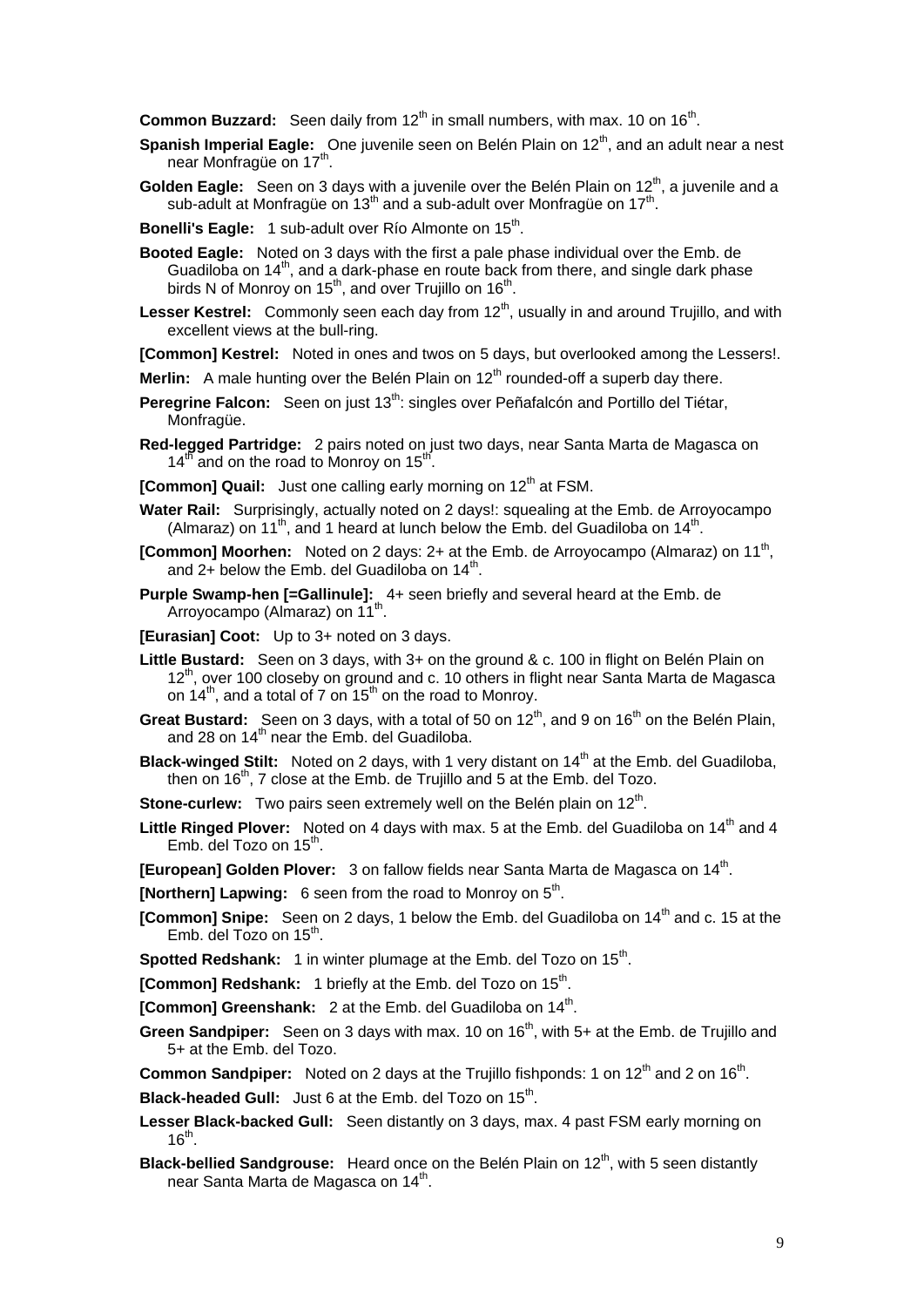**Pin-tailed Sandgrouse:** Apart from 6 going over the road on the way down to EX on 11<sup>th</sup>, min. 33 near Santa Marta de Magasca on  $14<sup>th</sup>$  and 2 on the road to Monroy on  $15<sup>th</sup>$ , sadly, all very distant.

**Rock Dove/Feral Pigeon:** Noted daily, all were Feral Pigeons of some type, though plenty of wild-type bird were present in the flocks in Monfragüe.

**[Common] Wood Pigeon:** Noted in just ones and twos on most days.

**[Eurasian] Collared Dove:** One noted on roadsie wires N of Truillo on 13<sup>th</sup> and 17<sup>th</sup>.

**Great Spotted Cuckoo:** Seen excellently on 5 days: max. 6 on the Belén Plain on 12<sup>th</sup> and a 9 on  $14<sup>th</sup>$ , including at least two very noisy birds all lunch below the Emb. del Guadiloba.

**[Eurasian] Scops Owl:** Noted all nights around FSM, with max. 4 calling on 11<sup>th</sup>.

**[Eurasian] Eagle Owl:** An adult on rocks at the Portillo del Tiétar, Monfragüe on 17<sup>th</sup>.

**Little Owl:** Noted calling on several days round FSM, with just one seen at dusk near Almaraz on 11<sup>th</sup> and 1 on wall on the Belén Plain on 16<sup>th</sup>.

**[Common] Swift:** One mobbing a Booted Eagle on 14<sup>th</sup>, 4 on 15<sup>th</sup> and one on 16<sup>th</sup>.

**Pallid Swift:** Seen on 3 days in Trujillo: 1 on 12<sup>th</sup>, 20 on 14<sup>th</sup> and 10+ on 16<sup>th</sup>; 1 also near the Emb. del Guadiloba on  $14<sup>th</sup>$ .

**Alpine Swift:** Min. 14 seen and heard near the big bridge at Monfrague, on 17<sup>th</sup>.

**[Common] Kingfisher:** At least 3 singles on 12<sup>th</sup>, 13<sup>th</sup> and 14<sup>th</sup> along small streams.

**[Eurasian] Hoopoe:** Noted regularly each day.

**[European] Green Woodpecker:** Calling birds at FSM on 12<sup>th</sup>, 13<sup>th</sup> and 15<sup>th</sup>.

- **Great Spotted Woodpecker:** One drumming FSM on 12<sup>th</sup>, one calling Monfragüe on 13<sup>th</sup> and 2 males there on  $17<sup>th</sup>$ .
- Calandra Lark: Noted on 3 days, with 100+ on Belén Plain on 12<sup>th</sup>, 2 near Santa Marta de Magasca on  $14<sup>th</sup>$  and 50+ from the road to Monroy on 15<sup>th</sup>.

**Crested Lark:** Seen daily in variable numbers from 12<sup>th</sup>.

**Thekla Lark:** Noted in small number on 5 days: max. 5+ in and around Monfrague on 13<sup>th</sup>.

**Woodlark:** Noted daily from 12<sup>th</sup>, with singing birds widespread in dehesa.

- **[Common] Skylark:** Sinlges on the Belén Plain on 12<sup>th</sup> and near Monroy on 15<sup>th</sup>.
- **Sand Martin:** Singles at the Belén Plain and Trujillo fishpond on 12<sup>th</sup>, and 100+ around the Emb. del Tozo on  $15<sup>th</sup>$ .
- **[Eurasian] Crag Martin:** Seen daily from 13<sup>th</sup> to 16<sup>th</sup>, with max. 20+ on 15<sup>th</sup>, especially by the bridge over the Río Almonte.
- **Barn Swallow:** Noted daily, with lots at the nests at FSM.
- **Red-rumped Swallow:** Seen daily from 12<sup>th</sup>, with large numbers in Monfragüe but also widespread in vaRíous towns and villages.

**[Common] House Martin:** Noted daily from 12<sup>th</sup>, especially around Trujillo.

**Tawny Pipit:** Just one seen briefly at Emb. del Guadiloba on 14<sup>th</sup>.

**Meadow Pipit:** Seen on 5 days with max. 30+ on Belén Plain on 12<sup>th</sup>.

**Water Pipit:** Seen only at the Trujillo fishpond: 2+ on 12<sup>th</sup> and 30+ on 16<sup>th</sup>.

**Grey Wagtail:** Singles noted only on 2 days by very few people, on 13<sup>th</sup> and 15<sup>th</sup>.

**White Wagtail:** Noted in small number most days, though 10+ by road to Monroy on 15<sup>th</sup>.

**[Winter] Wren:** Heard most days at FSM, with 1+ singing Monfragüe on 17<sup>th</sup>.

**[European] Robin:** Seen in small numbers from 12<sup>th</sup>, especially at Monfragüe.

**Black Redstart:** Ones or twos seen on 5 days, 2+ at Monfragüe on 13<sup>th</sup> and 17<sup>th</sup>.

**Stonechat:** Seen in small numbers almost daily.

**[Northern] Wheatear:** Noted most days, with max 35+ on 12<sup>th</sup>.

**Black-eared Wheatear:** One superb male on steppe near Santa Marta de Magasca on 14<sup>th</sup>. **Black Wheatear:** One, probably a first-year male at Monfrague on 17<sup>th</sup>.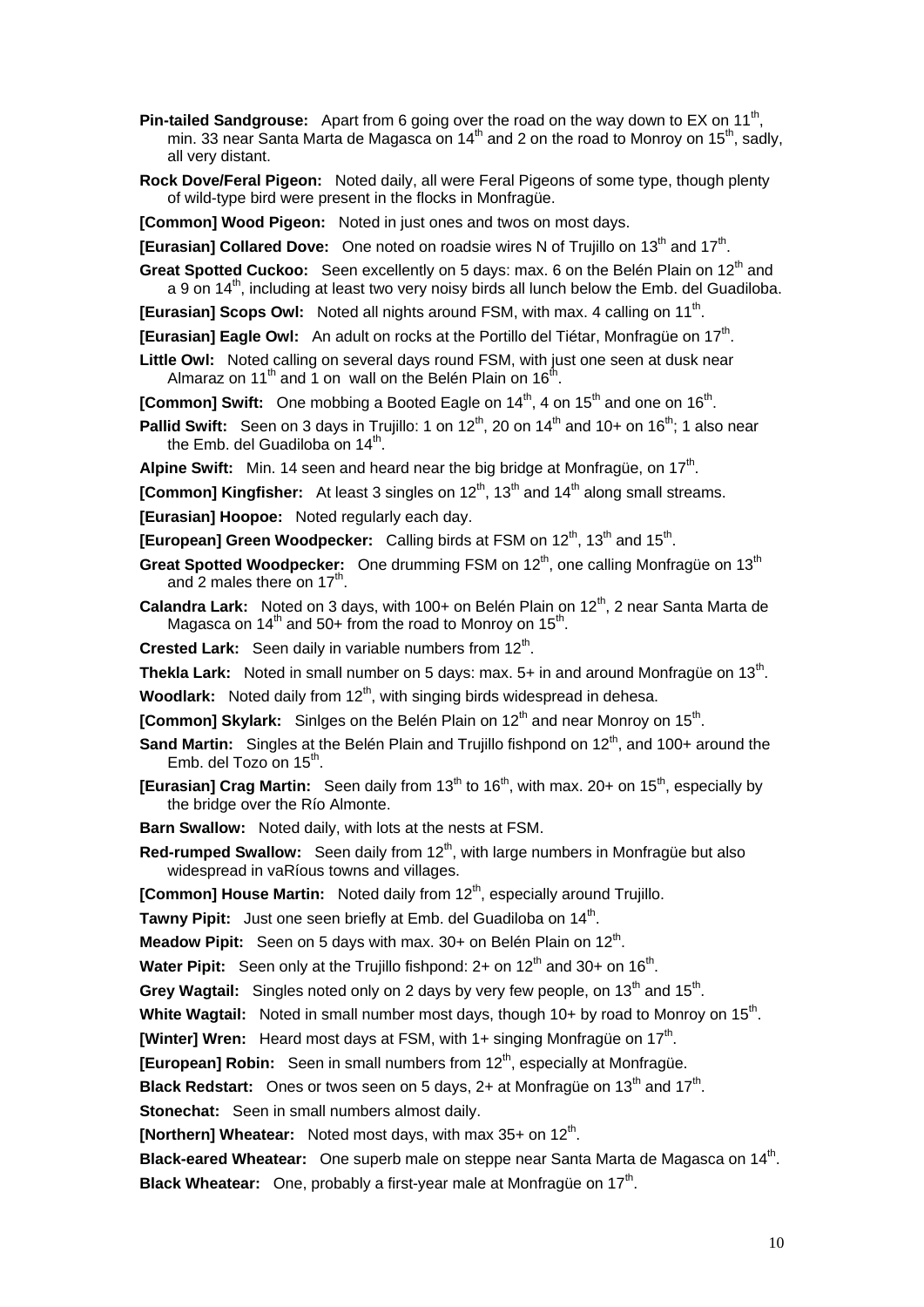**Blue Rock Thrush:** Noted on 3 days with vaRíous at Monfragüe, with at least 5 on 13<sup>th</sup> and 3 on  $17<sup>th</sup>$ , and a singing male at FSM on  $16<sup>th</sup>$ .

**[Common] Blackbird:** Noted daily in small numbers at FSM, Monfragüe, etc.

**Song Thrush:** 5 singles seen on 4 days.

- **Mistle Thrush:** One singing at FSM on 12<sup>th</sup>, then 2 near Santa Marta de Magasca on 14<sup>th</sup> and 1 near Monfragüe on 17<sup>th</sup>.
- **Cetti's Warbler:** Noted on 4 days with singing heard on 11<sup>th</sup>, 13<sup>th</sup> and 15<sup>th</sup>, with 3+ below the Emb. del Guadiloba on 14<sup>th</sup>.
- **Zitting Cisticola [=Fan-tailed Warbler]:** Heard at Emb. de Arroyocampo on 11<sup>th</sup>, 2 heard on Belén Plain on 12<sup>th</sup>, and 2 seen well N of Monroy on 15<sup>th</sup>.

**Savi's Warbler:** 2+ singing at Emb. de Arroyocampo on 11<sup>th</sup>.

**Sedge Warbler:** One seen and heard singing below the Emb. del Guadiloba on 14<sup>th</sup>.

**Subalpine Warbler:** Seen only at Monfragüe: 2 on 13<sup>th</sup> and 1 very well on 17<sup>th</sup>.

**Sardinian Warbler:** Noted on 5 days, with max. 3+ on 12<sup>th</sup> and 15<sup>th</sup> around FSM.

**Blackcap:** Noted on 6 days, with 5+ on 15<sup>th</sup> and 3+ most dys at FSM.

**Willow Warbler:** Just one heard singing near Monfrague on 17<sup>th</sup>.

**[Common] Chiffchaff:** Noted on just 2 days with 3+ at FSM on 12<sup>th</sup> and 3+ on 14<sup>th</sup>.

**Firecrest:** One finally showed itself at Monfrague on 17<sup>th</sup>.

**Long-tailed Tit:** Small numbers seen on 5 days, especially around FSM.

**Crested Tit:** 3 seen by most at Monfrague on 17<sup>th</sup>.

**Blue Tit:** Noted on 6 days; common at FSM.

**Great Tit:** Also noted on 6 days.

**Short-toed Treecreeper:** Seen on 5 days, with 3+ on 13<sup>th</sup>.

**Southern Grey Shrike:** Noted regularly each full day.

**Woodchat Shrike:** Seen in small numbers on 4 days, with max. 6+ on 13<sup>th</sup> between Trujillo and Monfragüe.

**[Eurasian] Jay:** 2 singles seen briefly on 13<sup>th</sup>, at FSM and Monfrague.

**Azure-winged Magpie:** Seen on 6 days, with good numbers around FSM.

**[Common] Magpie:** Noted daily.

**[Red-billed] Chough:** Seen at Monfragüe, 2 on 13<sup>th</sup> and 5 on 17<sup>th</sup>.

**[Western] Jackdaw:** Noted each day, with a large roost at the Emb. de Arroyocampo on 11th.

**[Common] Raven:** Seen each day, with a max. 10+ on 15<sup>th</sup> between Trujillo and around Monroy, and  $15+$  on  $16<sup>th</sup>$  around the Emb. del Tozo.

**Spotless Starling:** Seen well each day, especially around Trujillo, and also c. 500 near Madrid on  $18^{\text{th}}$ .

**House Sparrow:** Noted every day and common.

**Spanish Sparrow:** Seen on 4 days with 1000+ along road to Monroy on 15<sup>th</sup>.

**[Eurasian] Tree Sparrow: 3+ heard at FSM on 12<sup>th</sup>.** 

**Rock Sparrow:** Heard, and seen poorly on 2 days, at FSM, 2+ on 12<sup>th</sup> and 3+ on 16<sup>th</sup>.

**[Common] Chaffinch:** Noted on 4 days, with max. 5+ on road to Monroy on 15<sup>th</sup>.

**[European] Serin:** Seen 6 days, especially around FSM and Trujillo.

**[European] Greenfinch:** Seen on 5 days, with ones and twos at FSM most days.

**[European] Goldfinch:** Noted each full day.

**[Eurasian] Siskin:** A small flock at Monfrague of 6+ on 13<sup>th</sup> and 17<sup>th</sup>.

**[Common] Linnet:** Seen only on 5 days, with just 3+ on 15<sup>th</sup>.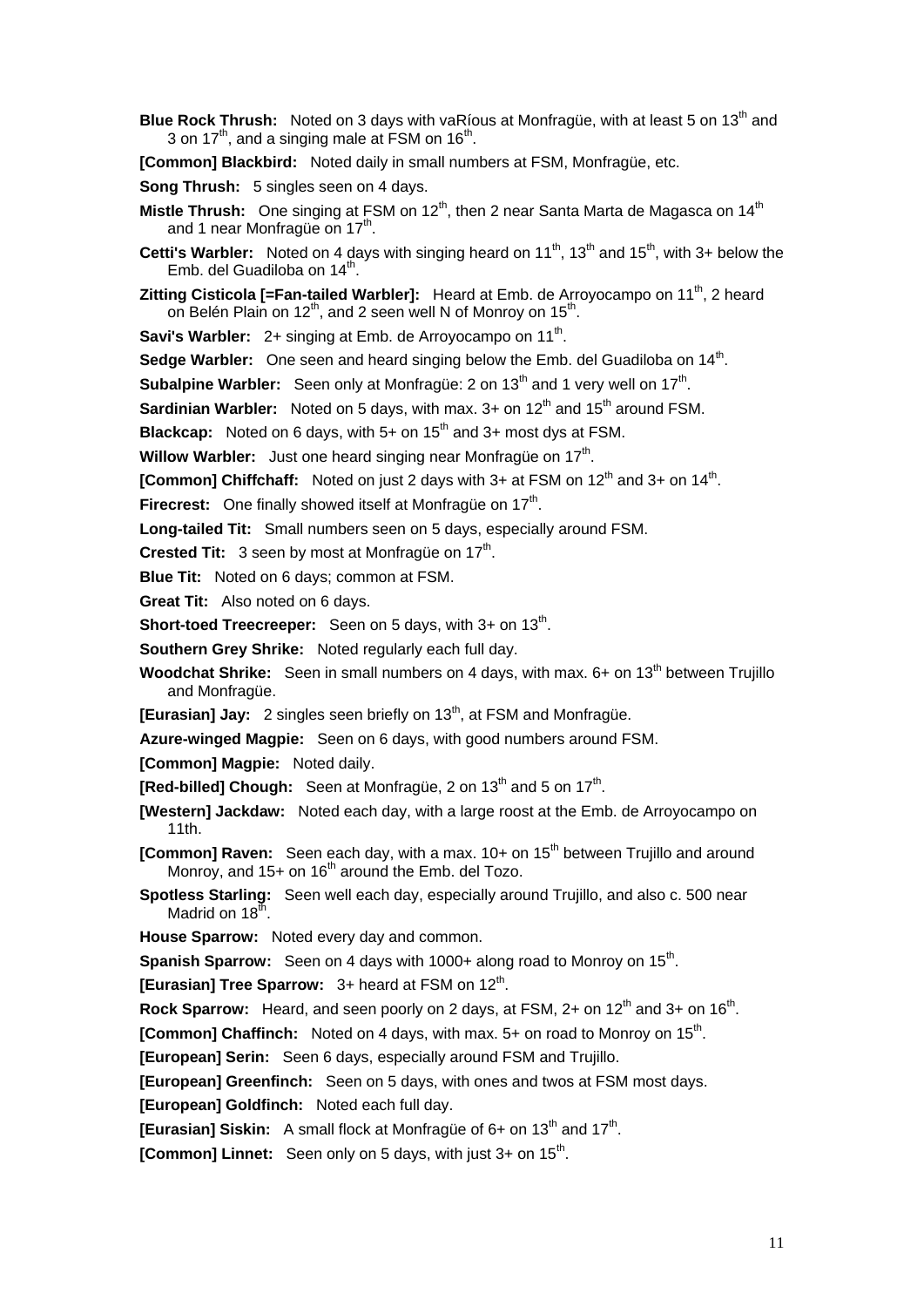- **Hawfinch:** Noted on 3 days, with at Monfragüe 12+ on 13<sup>th</sup> and 10 on 17<sup>th</sup>, plus 3+ briefly over the Río Almonte on 15<sup>th</sup>.
- **Cirl Bunting:** A pair at FSM on 12<sup>th</sup>, 16<sup>th</sup> and 17<sup>th</sup>, and 1 singing at the Río Almonte on 15<sup>th</sup>.
- **Rock Bunting:** Only seen at Monfrague, with 3+ on 13<sup>th</sup> and 4 on 17<sup>th</sup>, when seen especially well.
- **Corn Bunting:** Noted commonly each day.

# **BUTTERFLIES:**

**Swallowtail:** Seen on 2 days. **Scarce Swallowtail:** Seen on 2 days. **Spanish Festoon:** Seen on 3 days. **Large White:** Seen on several days. **Small White:** Seen on 2 days. **Western Dappled White:** Seen on 3+ days. **Clouded Yellow:** Seen each day. **Cleopatra:** Seen only on 1 day. **Comma:** Rob ran one over... **Nettle-tree Butterfly:** Seen on 2 days. **Small Tortoiseshell:** Seen on just 1 day. **Large Tortoiseshell:** Seen only on 1 day. **Red Admiral:** Seen on 3 days. **Painted Lady:** Seen on 3+ days. **Small Heath:** Seen most days. **Southern Speckled Wood:** Seen on 1 day. **Wall Brown:** Seen on 4+ days. **Meadow Brown:** One very small individual seen on 1 day. **Provençe Hairstreak:** Seen only on 1 day. **Small Copper:** Seen on several days. **Holly Blue:** Seen only on 2 days. **Common Blue:** Seen on 2+ days. **Green-underside Blue:** Seen on 1 day. **Long-tailed Blue:** Seen on 1 day.



## **SELECTED PLANTS:**

| Pinaceae:         | Pinus pinea                           | [Nos. on the right refer to Grey-Wilson & Blamey, <i>Mediterranean Wild Flowers</i> ]<br>Stone / Umbrella Pine | (3)             |
|-------------------|---------------------------------------|----------------------------------------------------------------------------------------------------------------|-----------------|
| Ephedraceae:      | Ephedra fragilis                      | Joint Pine                                                                                                     | (20)            |
| Fagaceae:         | Quercus rotundifolia<br>Quercus suber | Evergreen Oak<br>Cork Oak                                                                                      | (26)<br>(27)    |
| Ulmaceae:         | Ulmus minor<br>Celtis australis       | Elm sp.<br>Southern Nettle Tree                                                                                | (c. 38)<br>(39) |
| Aristolochiaceae: | Aristolochia paucinervis              | Birthwort sp.                                                                                                  | (c. 64)         |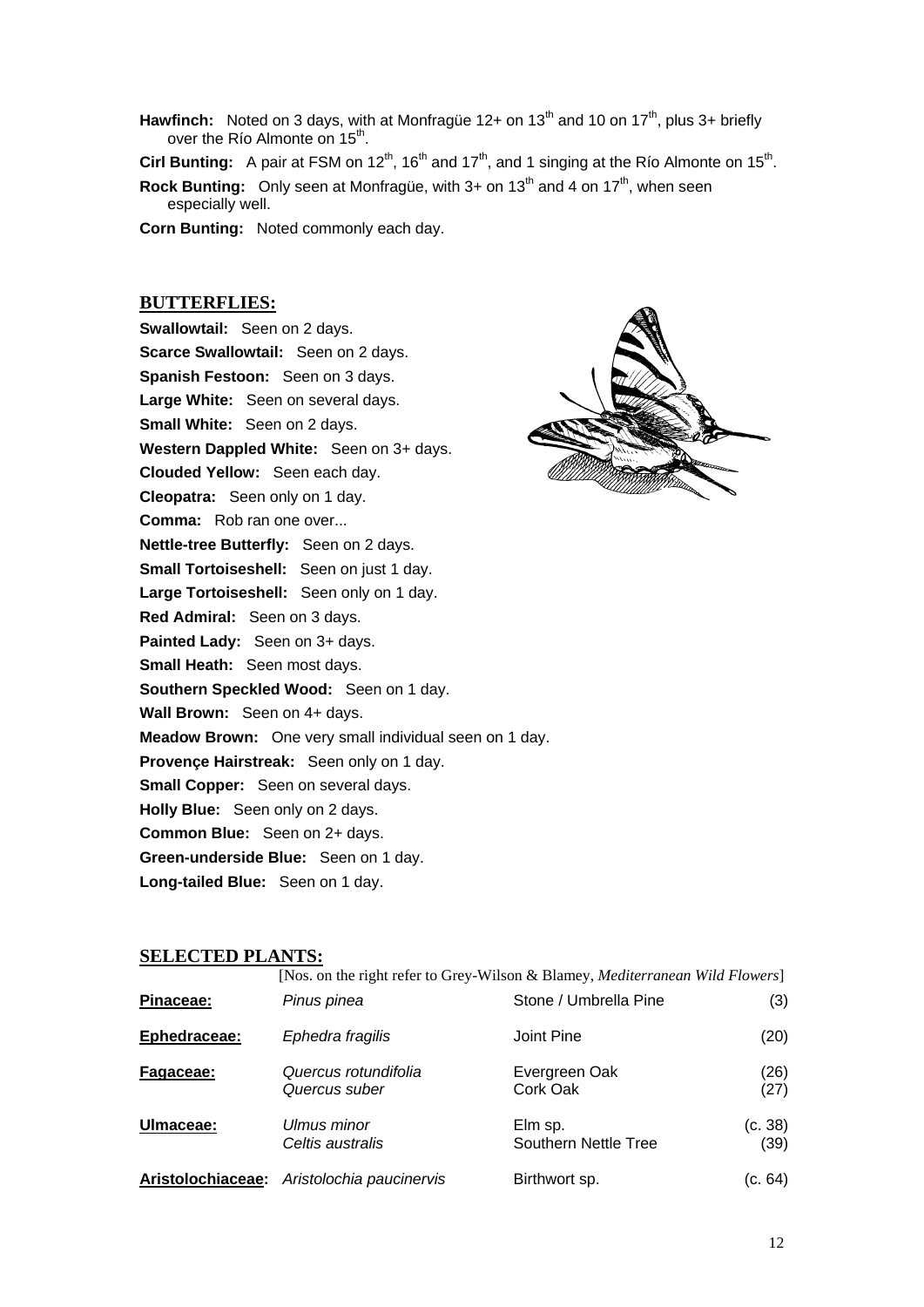| Caryophyllaceae:    | Spergularia purpurea<br>Silene colorata                                                               | <b>Purple Sand-spurrey</b>                                                                                | (148)<br>(180)                            |
|---------------------|-------------------------------------------------------------------------------------------------------|-----------------------------------------------------------------------------------------------------------|-------------------------------------------|
| Ranunculaceae:      | Ranunculus sp.                                                                                        | Water Crowfoot sp.                                                                                        |                                           |
| <b>Fumariaceae:</b> | Fumaria capreolata                                                                                    | <b>Ramping Fumitory</b>                                                                                   | (303)                                     |
| Leguminosae:        | Cercis siliquastrum<br>Cytisus multiflorus                                                            | <b>Judas Tree</b><br>White Broom                                                                          | (430)                                     |
|                     | Lupinus hispanicus<br>Astragalus lusitanicus                                                          | 'Iberian' Lupin<br>'Iberian' Milk-vetch                                                                   | (c. 484)<br>(504)                         |
| Geraniaceae:        | Geranium sanguineum<br>Erodium botrys                                                                 | <b>Bloody Cranesbill</b><br>Storksbill sp.                                                                | (758)                                     |
| Violaceae:          | Viola kitaibeliana                                                                                    | <b>Dwarf Pansy</b>                                                                                        | (931)                                     |
| Cistaceae:          | Cistus albidus<br>Cistus salvifolius<br>Cistus monspeliensis<br>Cistus ladanifer<br>Tuberaria guttata | Grey-leaved Cistus<br>Sage-leaved Cistus<br>Narrow-leaved Cistus<br><b>Gum Cistus</b><br>Spotted Rockrose | (961)<br>(965)<br>(966)<br>(971)<br>(985) |
| Ericaceae:          | Erica arborea                                                                                         | <b>Tree Heath</b>                                                                                         | (1178)                                    |
| Primulaceae:        | Anagallis arvensis                                                                                    | Scarlet Pimpernel, blue form                                                                              | (1198)                                    |
| Boraginaceae:       | Echium plantagineum                                                                                   | Purple Viper's Bugloss                                                                                    | (1383)                                    |
| Labiatae:           | Mentha suaveolens<br>Rosmarinus officinalis<br>Lavandula stoechas                                     | Apple Mint (wild)<br>Rosemary<br>French Lavender                                                          | (1523)<br>(1526)<br>(1528)                |
| Solanaceae:         | Hyosciamus albus                                                                                      | White Henbane                                                                                             | (1555)                                    |
| Scrophularicaea:    | Parunticellia latifolia                                                                               | Bartsia sp.                                                                                               | (1652)                                    |
| Orobanchaceae:      | Orobanche rapum-genistae                                                                              | Greater Broomrape                                                                                         | (c.1670)                                  |
| Compositae:         | Chamaemelum nobile<br>Silybum marianum                                                                | Chamomile<br><b>Milk Thistle</b>                                                                          | (1884)<br>(1982)                          |
| Liliaceae:          | Asphodelus aestivus<br>Gagea elliptica                                                                | Common Asphodel<br>Yellow Star-of-Bethlehem sp.                                                           | (2089)                                    |
|                     | Fritillaria Iusitanica<br>Ornithogalum umbellatum<br>Hyacinthoides hispanica                          | <b>Iberian Fritillary</b><br>Star-of-Bethlehem<br>Spanish Bluebell                                        | (2152)<br>(2171)                          |
|                     | Muscari comosum<br>Narcissus triandrus                                                                | <b>Tasselled Hyacinth</b><br>Narcissus sp.                                                                | (2201)                                    |
| and probably        | Narcissus jonquilla<br>Narcissus fernandesii<br>Narcissus bulbocodium                                 | Common Jonquil<br>Jonquil sp.<br>Hoop-petticoat Narcissus                                                 | (2279)<br>(c. 2279)<br>(2281)             |
| Iridaceae:          | Gynandriris sisyrinchium<br>Romulea ramiflora<br>Romulea columnae                                     | <b>Barbary Nut Iris</b><br>Sand Crocus sp.<br><b>Sand Crocus</b>                                          | (2305)<br>(2316)<br>(2320)                |
| Orchidaceae:        | Orchis champagneuxii                                                                                  | Champagne Orchid<br>Orchis conica (= lactea Milky orchid according to earlier authors)                    | (2405)                                    |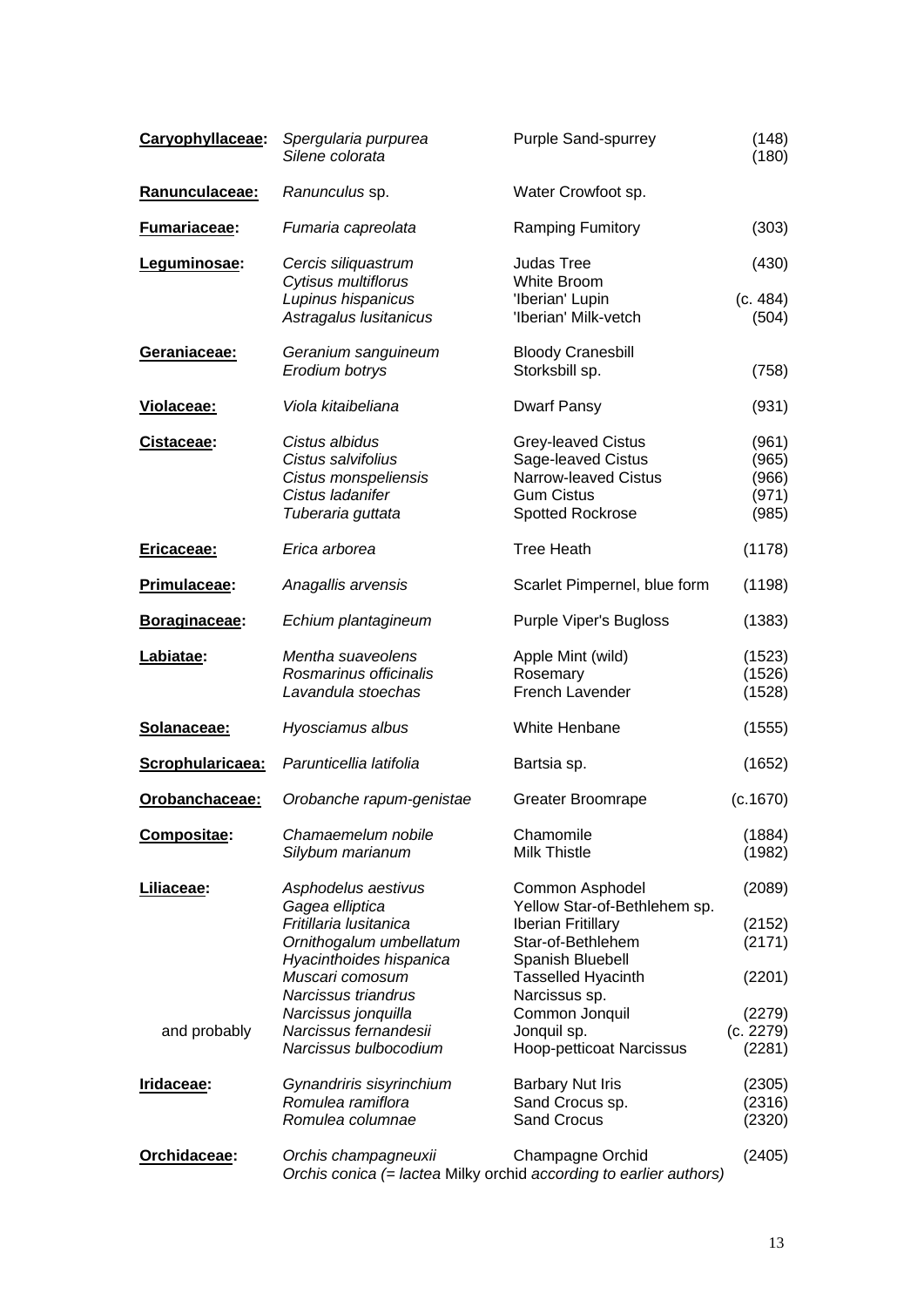This list has been drawn up after some post-trip homework using both Blamey's Mediterranean Wild Flowers and the 'Flora y vegetación de Extremadura' thus names to a number of things we didn't get to species level in the field, and a number of species seen by just one or two people. Apologies if I've omitted anything obvious.

# **MAMMALS:**

**Western Hedgehog:** Odd ones dead on road on 2 - 3 days.

**'Iberian' Hare:** Noted on several days, with 4 on 14<sup>th</sup>. The hares here are thought to belong to the African species *Lepus capensis*, though may just be a race of the European Brown Hare *Lepus europaeus*.

**Rabbit:** Noted on a few days.

**REPTILES: Moorish Gecko** (*Tarentola mauretanica*) at FSM almost nightly, **Iberian Wall Lizard** (*Podarcis hispanica*) on several days, two large **Ocellated Lizards** (*Lacerta lepida*) at Monfragüe. The numerous terrapins seen in all suitable water bodies were **Stripe-necked Terrapins** (*Mauremys caspica*).

**OTHER TAXA:** include **Iberian Pool Frog** (*Rana perezi*), a **Scorpion sp.** (?*Euscorpius italicus*), a small **Preying Mantis** (*Mantis religiosa*), **Egyptian Grasshopper/Locust** (*Anacridium aegyptium*), and a couple of moth species - the **Silver-Y** (*Autographa gamma*), and **Hummingbird Hawk-moth** (*Macroglossum stellatarum*).

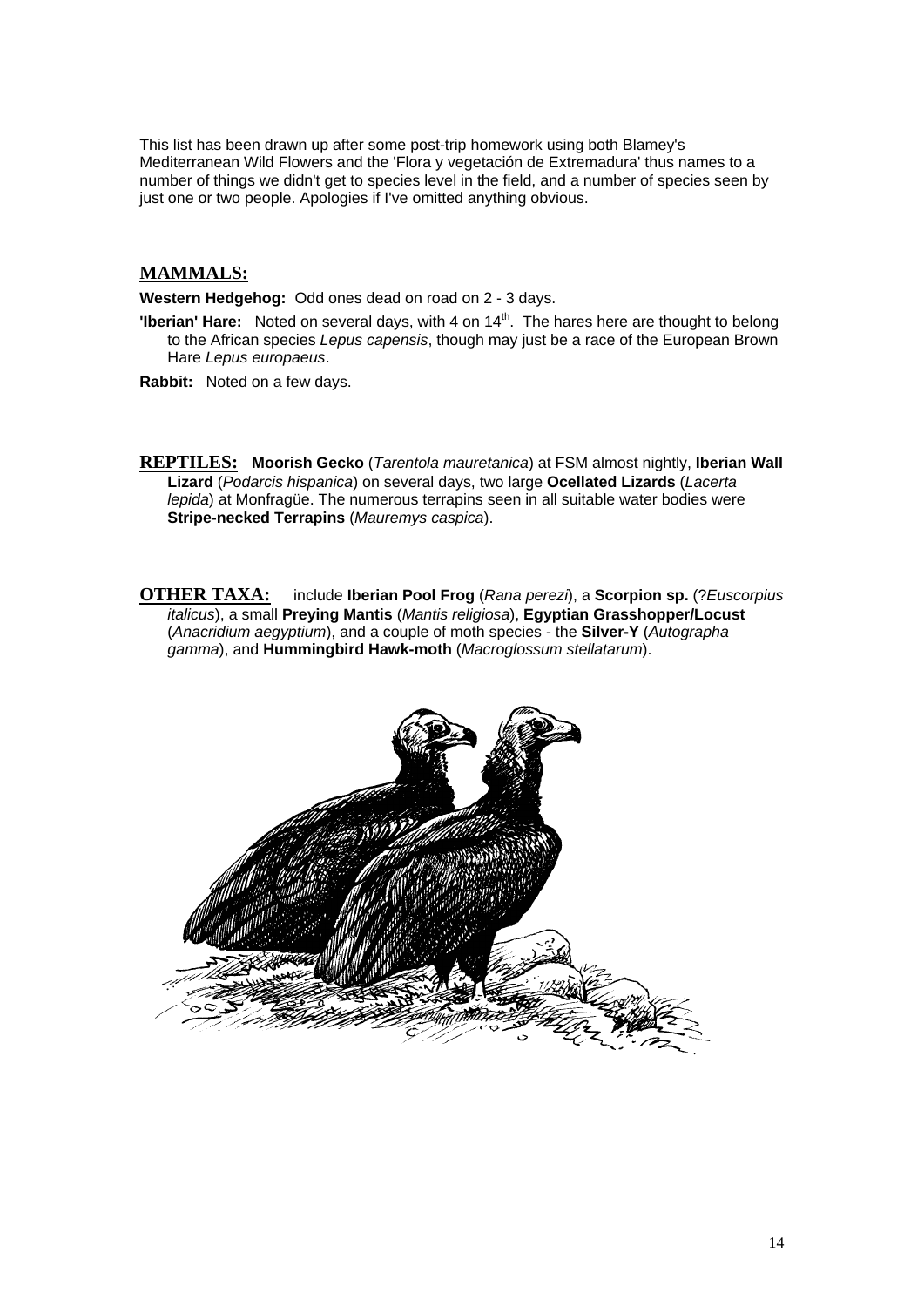## *Letter from SEO received at the Honeyguide office by e-mail*

*Our new address is:* Sociedad Española de Ornitologia Melquiades Biencinto, 34. 28053 Madrid Tel.- 91-4340910 Fax-91-4340911

Madrid, 29 April 2000

Dear Honeyguiders:

It was a pleasure to meet you at Finca Santa Marta in Trujillo last March. I hope that you all enjoyed your visit to this region of high biodiversity that is Extremadura.

Your generous support to SEO's task has already been devoted towards carrying out the activities planned to avoid the extinction of the Spanish Imperial Eagle, the most threatened raptor in Spain.

As I write there is some important news regarding this species that will be of interest. In 2000 five pairs of Spanish Imperial Eagle are breeding in the Doñana area in spite of there having been only one that successfully bred last year. However, in other areas, many pairs have not bred successfully (such as in Madrid and Castilla-La Mancha), leaving the future of the species uncertain.Volunteers from the SEO/BirdLife membership are ensuring that nobody disturbs them, especially during the 'El Rocio pilgrimage' when hundreds of pilgrims cross the National Park to reach the El Rocio hermitage. Another important development has been the Workshop organized by SEO/BirdLife at the end of May, on the conservation of the Spanish Imperial Eagle, which gathered together 50 experts and active conservationists on the species. This meeting was a great success as recently the lack of co-ordination and misunderstandings between all the different bodies involved in the species conservation have been some of the handicaps for progress.

As promised, I have written a short letter to be addressed to the President of Extremadura, asking him to promote rural development in a sustainable way in Extremadura. SEO/BirdLife would be very grateful if you could send this letter to Mr. Rodríguez Ibarra and to send us a copy as well.

Thank you very much for your interest and collaboration. SEO/BirdLife will continue fighting for nature conservation in Spain.

Carlota Viada Conservation Dpt.